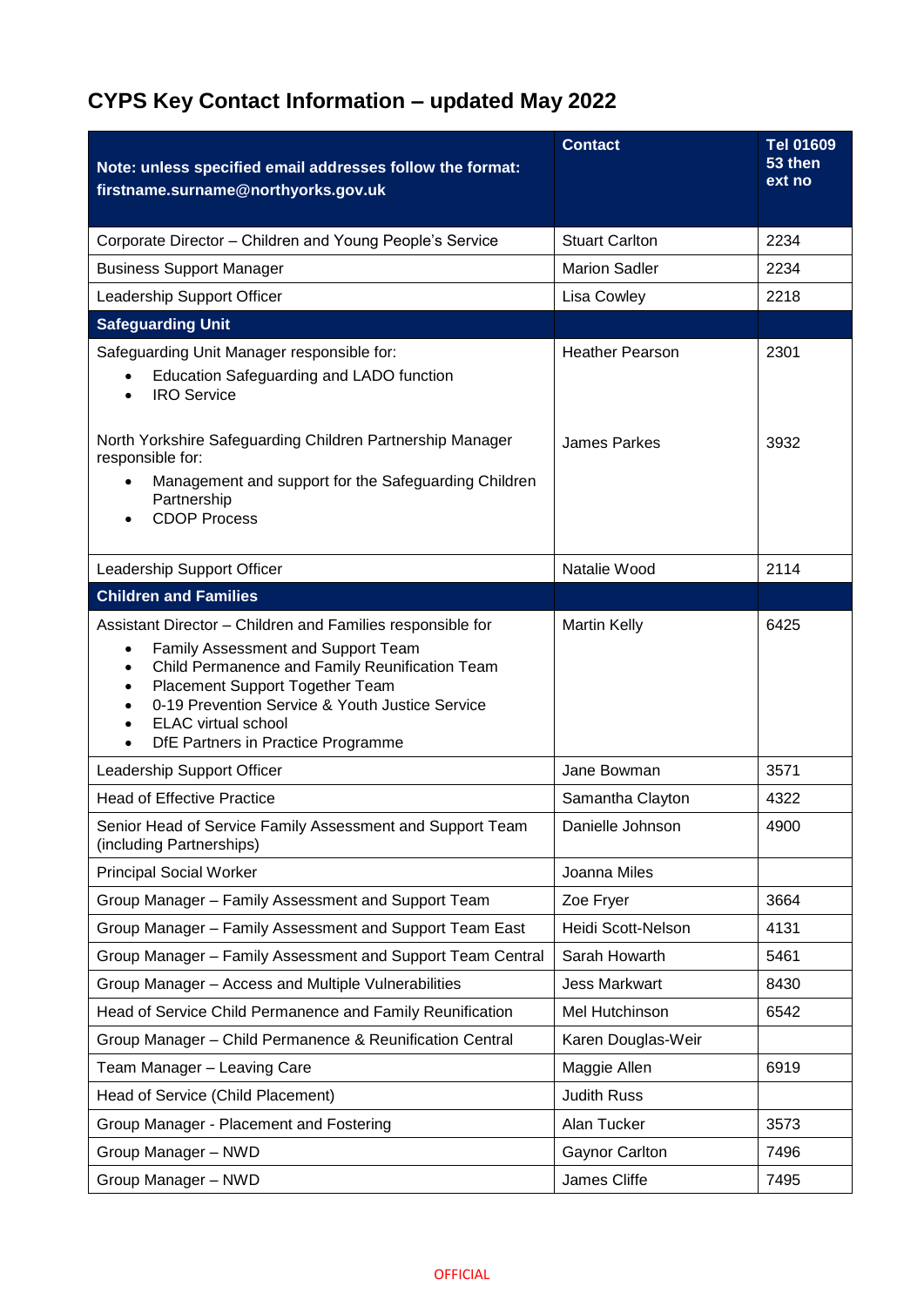| Note: unless specified email addresses follow the format:<br>firstname.surname@northyorks.gov.uk                                                                                                                                                                                       | <b>Contact</b>                                                 | Tel 01609<br>53 then<br>ext no |
|----------------------------------------------------------------------------------------------------------------------------------------------------------------------------------------------------------------------------------------------------------------------------------------|----------------------------------------------------------------|--------------------------------|
| Group Manager - NWD Traded Relations                                                                                                                                                                                                                                                   | <b>VACANT</b>                                                  |                                |
| <b>Head of Virtual School</b>                                                                                                                                                                                                                                                          | Julie Bunn                                                     | 2169                           |
| Head of Service - Early Help                                                                                                                                                                                                                                                           | Barbara Merrygold                                              | 8331                           |
| Group Manager Early Help East                                                                                                                                                                                                                                                          | Simone Wilkinson                                               | 3435                           |
| Group Manager Early Help Central                                                                                                                                                                                                                                                       | Simon Osman                                                    | 8167                           |
| Group Manager Early Help West                                                                                                                                                                                                                                                          | <b>Paul Carswell</b>                                           | 3412                           |
| Leadership Support Officer (HoS Family Assessment and<br>Support Team, Early Help and Effective Practice. PiP)                                                                                                                                                                         | Sandra Maughan                                                 | 3212                           |
| Leadership Support Officer (HoS LAC/Leaving Care/Youth<br>Justice, Child Placement and Clinical Psychologist)                                                                                                                                                                          | Lauren MacLintock                                              | 2219                           |
| Strengthening Families Leadership Support Officer                                                                                                                                                                                                                                      | Sarah Carter                                                   |                                |
| Strengthening Families Leadership Support Officer                                                                                                                                                                                                                                      | <b>Ellie Tasker</b>                                            | 3694                           |
| Strengthening Families Leadership Support Officer                                                                                                                                                                                                                                      | Anya James-Weller                                              | 3130/3571                      |
| <b>Inclusion</b>                                                                                                                                                                                                                                                                       |                                                                |                                |
| Assistant Director - Inclusion responsible for:<br>Special educational needs and disabilities<br>$\bullet$<br><b>Disabled Children's Service</b><br>$\bullet$<br>Specialist support services and preparation for adulthood<br>Commissioning<br>Children's health outcomes<br>$\bullet$ | Jane le Sage                                                   | 2174                           |
| Leadership Support Officer                                                                                                                                                                                                                                                             | Karen Russell                                                  | 2122                           |
| Head of SEND                                                                                                                                                                                                                                                                           | Anna Gray                                                      | 2257                           |
| Head of Inclusion                                                                                                                                                                                                                                                                      | Carol-Ann Howe                                                 | 4738                           |
| Head of Disabled Children's Service                                                                                                                                                                                                                                                    | Suzanne Hunt                                                   |                                |
| Commissioning Manager: Children's Health Outcomes                                                                                                                                                                                                                                      | Emma Lonsdale                                                  | 5770                           |
| Head of SEND Strategic Planning and Resources                                                                                                                                                                                                                                          | Chris Reynolds                                                 | 8598                           |
| Locality Manager, Inclusion, Selby (C&L Specialism)                                                                                                                                                                                                                                    | Helen Mohatta                                                  |                                |
| Locality Manager, Inclusion, Craven (SEMH Specialism)                                                                                                                                                                                                                                  | Cerys Townend                                                  | 8737                           |
| Locality Manager, Inclusion, Harrogate, Knaresborough, Ripon<br>(C&I Specialism)                                                                                                                                                                                                       | Rachel Comerford                                               | 8757                           |
| Locality Manager, Inclusion, Hambleton & Richmondshire (SEND<br>Specialism)                                                                                                                                                                                                            | Lisa Abel                                                      | 4745                           |
| Locality Manager, Inclusion, Scarborough, Ryedale, Whitby<br>(Principal Educational Psychologist)                                                                                                                                                                                      | Vacant - please contact<br>Carol-Ann Howe in first<br>instance |                                |
| Lead Teacher for Hearing Support                                                                                                                                                                                                                                                       | Julie Broome                                                   |                                |
| Lead Advisory Support Teacher - Vision Support                                                                                                                                                                                                                                         | Vacancy                                                        | 4398                           |
| <b>Lead Medical Education Service</b>                                                                                                                                                                                                                                                  | Sarah Fawcett                                                  |                                |
| Occupational Therapist Manager (Home Ind)                                                                                                                                                                                                                                              | Jon Tilley                                                     | 6452                           |
| Locality SEND Manager Selby                                                                                                                                                                                                                                                            | Kerry Chapman                                                  | 8714                           |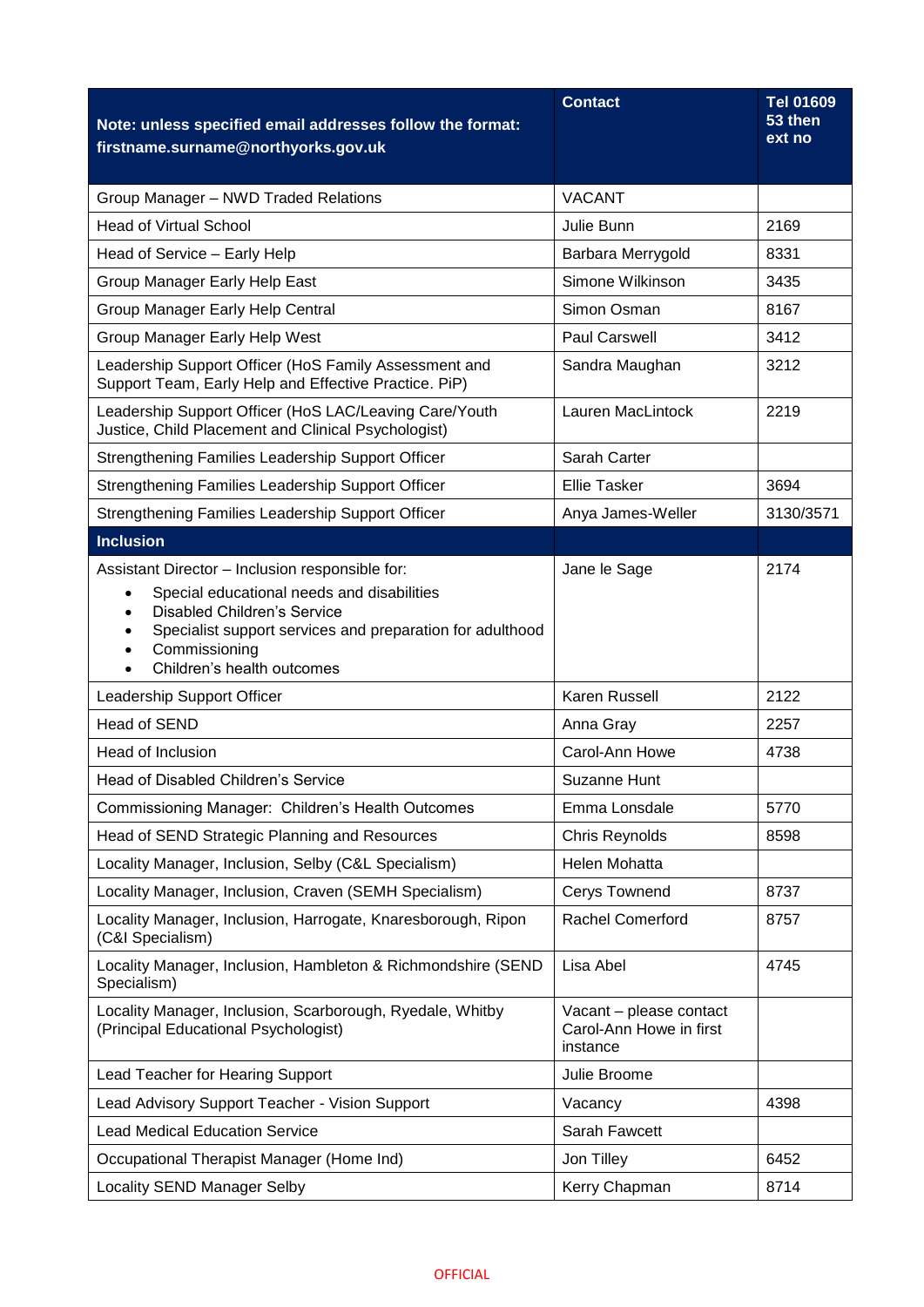| Note: unless specified email addresses follow the format:<br>firstname.surname@northyorks.gov.uk                                                                                                                                                                                                                                                                                  | <b>Contact</b>                                                                                       | <b>Tel 01609</b><br>53 then<br>ext no        |
|-----------------------------------------------------------------------------------------------------------------------------------------------------------------------------------------------------------------------------------------------------------------------------------------------------------------------------------------------------------------------------------|------------------------------------------------------------------------------------------------------|----------------------------------------------|
| Locality SEND Manager Hambleton and Richmondshire                                                                                                                                                                                                                                                                                                                                 | Lisa Abel                                                                                            |                                              |
| Locality SEND Manager, Scarborough, Whitby and Ryedale                                                                                                                                                                                                                                                                                                                            | Helen Hodgson                                                                                        | 8577                                         |
| Locality SEND Manager, Harrogate, Knaresborough, Ripon and<br>Craven                                                                                                                                                                                                                                                                                                              | Amanda Millgate                                                                                      | 3215                                         |
| Careers Service Team Manager SEND                                                                                                                                                                                                                                                                                                                                                 | Alison Fletcher                                                                                      | 6279                                         |
| <b>SEN Transport Manager</b>                                                                                                                                                                                                                                                                                                                                                      | <b>Gail Chester</b>                                                                                  | 6040                                         |
| <b>Education and Skills</b>                                                                                                                                                                                                                                                                                                                                                       |                                                                                                      |                                              |
| Assistant Director, Education and Skills<br>School Improvement<br>$\bullet$<br>Governor support<br>$\bullet$<br>Adult learning and skills service<br>$\bullet$<br><b>County Music</b><br>$\bullet$<br><b>Outdoor Learning Service</b><br>$\bullet$<br><b>Early Years Strategy</b><br>$\bullet$<br>Strategic planning including capital, Admissions and<br><b>Transport policy</b> | Amanda Newbold                                                                                       | 2166                                         |
| Leadership Support Officer                                                                                                                                                                                                                                                                                                                                                        | <b>Jess Sangster</b>                                                                                 | 2740                                         |
| <b>School Improvement Service</b>                                                                                                                                                                                                                                                                                                                                                 |                                                                                                      |                                              |
| Head of School Improvement Service                                                                                                                                                                                                                                                                                                                                                | Louise Wilson                                                                                        | 6211                                         |
| <b>Principal Education Adviser (Monitoring)</b>                                                                                                                                                                                                                                                                                                                                   | Julie Pattison (From Sept<br>2022)                                                                   | 3209                                         |
| <b>Principal Education Adviser (Monitoring)</b>                                                                                                                                                                                                                                                                                                                                   | <b>Lindsay Miller</b>                                                                                | 5941                                         |
| <b>Principal Education Adviser (Monitoring)</b>                                                                                                                                                                                                                                                                                                                                   | Vacancy                                                                                              |                                              |
| <b>Principal Education Adviser (Support)</b>                                                                                                                                                                                                                                                                                                                                      | <b>Adrian Clarke</b>                                                                                 | 5943                                         |
| <b>Head of Clerking Service</b>                                                                                                                                                                                                                                                                                                                                                   | Chrissy Richardson                                                                                   | 5735                                         |
| Executive Joint Head of Service (York and North Yorkshire)                                                                                                                                                                                                                                                                                                                        | Paul Cliff                                                                                           | 3916                                         |
| North Yorkshire Coast Opportunities Area Programme Director                                                                                                                                                                                                                                                                                                                       | <b>Richard Benstead</b>                                                                              | 2147                                         |
| <b>Strategic Planning</b>                                                                                                                                                                                                                                                                                                                                                         |                                                                                                      |                                              |
| <b>Strategic Planning Manager</b>                                                                                                                                                                                                                                                                                                                                                 | <b>Andrew Dixon</b>                                                                                  | 3294                                         |
| <b>Strategic Planning Officers</b><br>Hambleton/Richmondshire<br>Selby<br>Coast/Ryedale<br>Harrogate<br>Craven<br><b>Capital Support</b>                                                                                                                                                                                                                                          | Mark Ashton<br>John Lee (john.s.lee)<br>Matt George<br>Susan Turley<br>Julia Temple<br>John Kennelly | 3229<br>3182<br>3058<br>7631<br>3242<br>3261 |
| Admissions & Transport Manager (including appeals)                                                                                                                                                                                                                                                                                                                                | Lisa Herdman                                                                                         | 3679                                         |
| School Admissions, Home to School Transport and Free School<br>Meals applications                                                                                                                                                                                                                                                                                                 | Lisa Herdman                                                                                         |                                              |
| Eligibility/applications for work permits, performance licences and<br>chaperones/matrons                                                                                                                                                                                                                                                                                         | <b>Julie Parrish</b>                                                                                 |                                              |
| School Attendance and Enforcement processes                                                                                                                                                                                                                                                                                                                                       | Julie Parrish                                                                                        | 8013                                         |